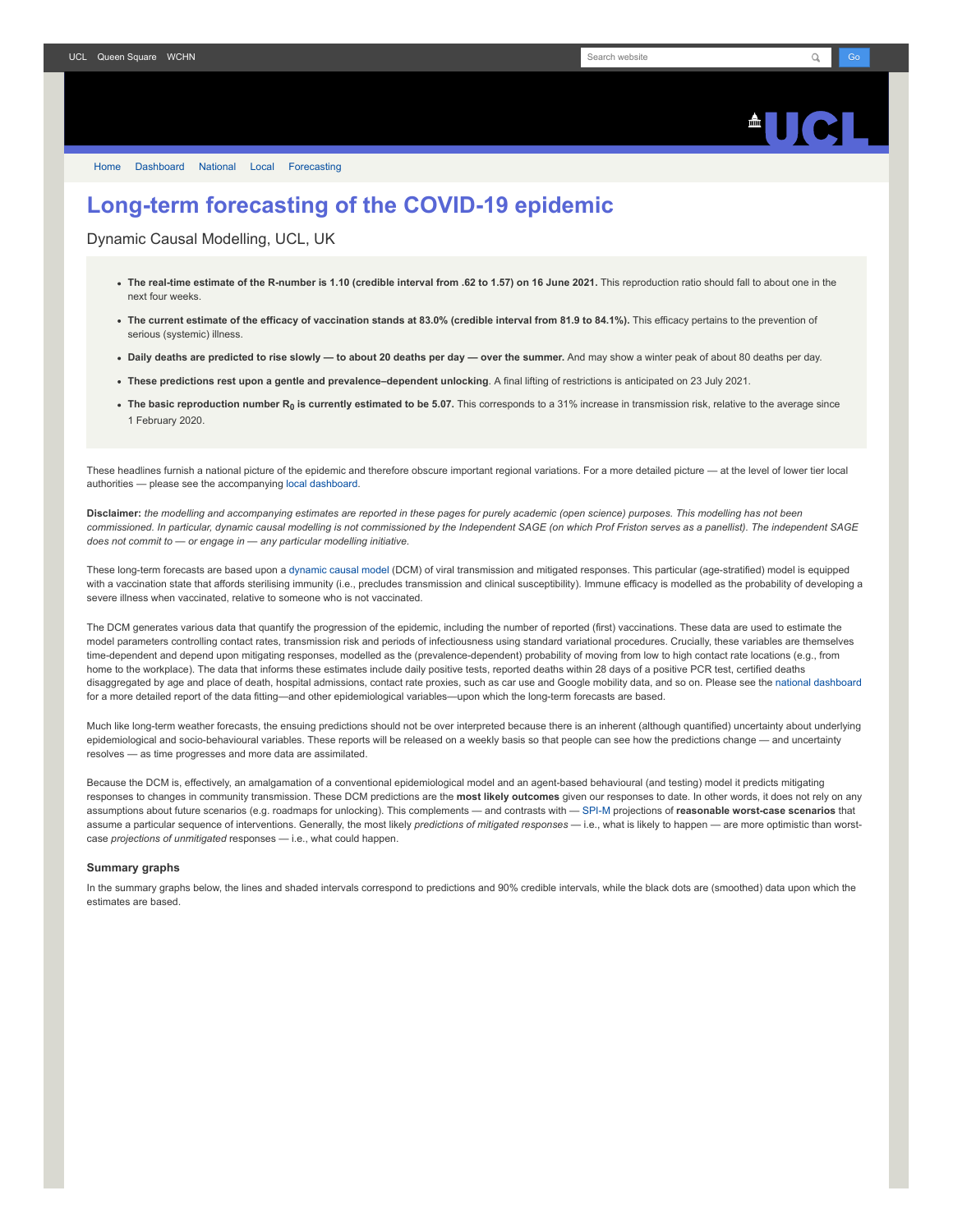

**Prevalence and reproduction ratio:** this panel provides a forecast of (i) the **prevalence of infection** and (ii) the reproduction ratio or **R-number** (blue and orange lines, respectively) with their accompanying confidence intervals (shaded areas). These forecasts are based upon parameters estimated from the data up until the reporting date (the vertical line). The data include [GOV.UK estimates](https://www.gov.uk/guidance/the-r-number-in-the-uk#latest-r-and-growth-rate) of the R-number, which are shown for comparison with the DCM estimates. The **basic reproduction ratio** (R0 – yellow line) can be read as the R-number in the absence of any mitigating reductions in contact rates (under the simplifying assumption that the mean period of infectivity is constant). This reflects fluctuations in transmission risk due to seasonality effects and viral mutations. The 'alpha' and 'delta' indicate when the alpha and delta variants were introduced to the UK.

[The DCM estimate of the R-number is based upon a g](https://www.gov.uk/guidance/the-r-number-in-the-uk#contents)[enerative mode](https://en.wikipedia.org/wiki/Generative_model)[l \(i.e., a real-time estimate using data assimilation\). The corresponding consensus estimates from the](https://www.gov.uk/guidance/the-r-number-in-the-uk#contents) SPI-M are based upon retrospective (e.g., Bayesian regression) analysis of recent data and are therefore treated as a lagged estimator. The black dots correspond to the GOV.UK (SPI-M consensus) estimates moved backwards in time by 16 days from their date of reporting.

**Attack rate and immunity:** this panel shows long-term forecasts of **attack rate, population or herd immunity** and the percentage of people who have been vaccinated. In addition, an estimate of the effective immunity threshold is provided based upon simplifying (SIR) assumptions (yellow line). Based upon the changes in testing, death rate and other data, one can estimate the efficacy of vaccination. The attack rate corresponds to the number of people who have been infected since the onset of the outbreak (blue line). This can be supplemented with a small proportion of the population that is estimated to have pre-existing immunity (e.g., mucosal immunity or cross immunoreactivity with other SARS viruses), shown in red. The combination can be read as the herd or population immunity.

The effective immunity threshold is based upon the effective reproduction ratio under pre-pandemic contact rates. The reproduction ratio corresponds to the product of the contact rate, transmission risk and mean infectious period. Note that the effective immunity threshold fluctuates. This reflects the fact that transmission risk changes with time. In this model, transmission risk is modelled as a seasonal fluctuation multiplied by smooth (increasing) [function of time.](https://www.medrxiv.org/content/10.1101/2021.01.10.21249520v1) A fluctuating transmission risk accommodates changes in transmissibility (e.g., due to viral evolution) that is contextualised by seasonal variations in transmission (e.g., due to changes in temperature, humidity, socialising outdoors and the propensity for aerosol transmission). The vertical line shows when the population immunity first exceeds the effective immunity threshold.

**Daily deaths:** this panel shows fatality rates as assessed by patients who died within 28 days of positive PCR test and people who died from certified COVID-19. The former represents an underestimate of COVID-related mortality, where the degree of underestimation depends upon testing rates. The discrepancy is adequately modelled by evaluating the probability of succumbing to COVID-19 and having had a positive PCR test within 28 days.

**Mobility and lockdown:** a long-term forecast of locking and unlocking, based upon car use as quantified by the Department of Transport and - in this graph - Google mobility data. These measures of mobility are expressed in terms of the percentage of pre-pandemic levels. The expected mobility has been thresholded at three levels to illustrate different levels of lockdown. The dates on the lower (graded pink) bar annotate a transition from a more restrictive level of mobility to a less restrictive level. Forecasts of mobility are based upon underlying contact rates that depend upon the prevalence of infection, which are then modulated with a smooth function of time (parameterised with Fourier coefficients).

This dynamic causal model includes age-stratification into three groups (below the age of 25, between 25 and 65 and over 65 years of age). The contact rates within and between the three groups (for high and low contact rate locations) are estimated from the data, under mildly informative lognormal shrinkage priors. Please see the following [technical report](https://arxiv.org/abs/2011.12400) for further technical details.

## **Changes since last report:**

• Vaccine efficacy re-parameterised in terms of (i) effectiveness of preventing viral transmission and (ii) serious (systemic) illness. This allows for vaccinated people to become infected (and symptomatic) but with a reduced probability of becoming infectious (or seriously ill).